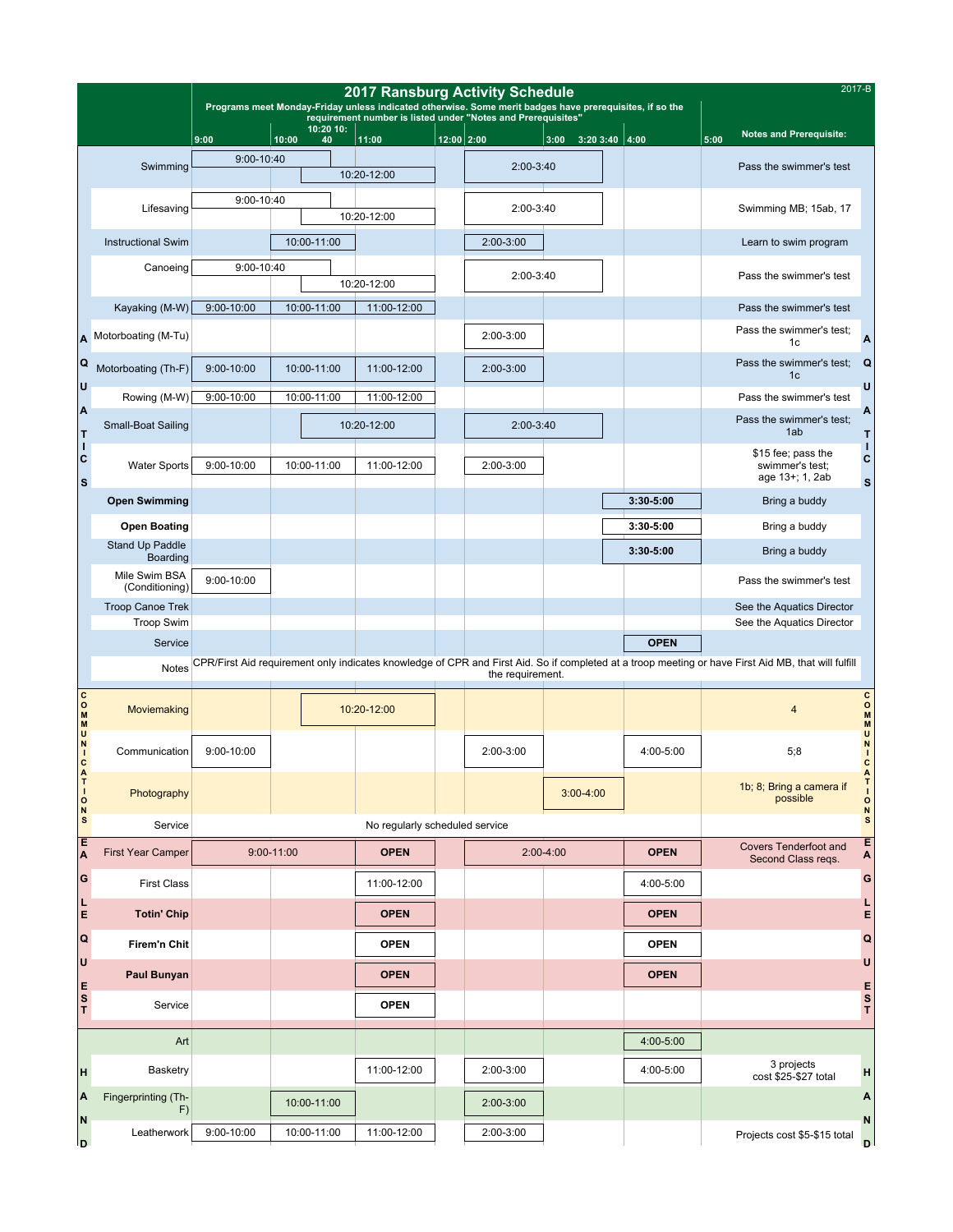|                              |                                              |                | Programs meet Monday-Friday unless indicated otherwise. Some merit badges have prerequisites, if so the | <b>2017 Ransburg Activity Schedule</b>                       |              |                                | 2017-B                  |             |                                                                                                                                  |
|------------------------------|----------------------------------------------|----------------|---------------------------------------------------------------------------------------------------------|--------------------------------------------------------------|--------------|--------------------------------|-------------------------|-------------|----------------------------------------------------------------------------------------------------------------------------------|
|                              |                                              |                | 10:20 10:                                                                                               | requirement number is listed under "Notes and Prerequisites" |              |                                |                         |             |                                                                                                                                  |
|                              |                                              | 9:00           | 10:00<br>40                                                                                             | 11:00                                                        | $12:00$ 2:00 |                                | 3:00<br>$3:203:40$ 4:00 |             | <b>Notes and Prerequisite:</b><br>5:00                                                                                           |
| П                            | Metalwork                                    | 9:00-10:40     |                                                                                                         |                                                              |              | 2:00-3:40                      |                         |             | \$20 shop cost                                                                                                                   |
| $\vert c$                    | Model Design and<br><b>Building</b>          | 9:00-10:00     |                                                                                                         | 11:00-12:00                                                  |              |                                | $3:00 - 4:00$           |             | C                                                                                                                                |
| $\overline{\mathbf{R}}$<br>A | Sculpture (M-W)                              |                | 10:00-11:00                                                                                             |                                                              |              |                                |                         | 4:00-5:00   | R<br>Projects material cost<br>\$5.00<br>A                                                                                       |
| $\frac{F}{T}$                | Woodcarving                                  | 9:00-10:00     | 10:00-11:00                                                                                             | 11:00-12:00                                                  |              | 2:00-3:00                      | $3:00 - 4:00$           | 4:00-5:00   | Projects cost \$5-\$8;<br>F<br>Totin' Chip req.<br>T.                                                                            |
|                              | <b>Open Handicraft</b>                       |                |                                                                                                         |                                                              |              |                                |                         | <b>OPEN</b> |                                                                                                                                  |
|                              | Service                                      |                |                                                                                                         | <b>OPEN</b>                                                  |              |                                |                         |             |                                                                                                                                  |
|                              |                                              | 9:00-10:40     |                                                                                                         |                                                              |              | 2:00-3:40                      |                         |             | н                                                                                                                                |
| H<br>I<br>G<br>H<br>G<br>H   | Climbing                                     |                |                                                                                                         | 10:20-12:00                                                  |              |                                |                         |             | Age 13 or higher required<br>$\mathbf I$<br>G                                                                                    |
|                              | COPE                                         |                |                                                                                                         |                                                              |              | 2:00-5:00                      |                         | $\sf H$     |                                                                                                                                  |
| A<br>D<br>V<br>E             | Open Climbing                                |                |                                                                                                         |                                                              |              |                                |                         |             | A<br>D                                                                                                                           |
|                              | Youth                                        |                |                                                                                                         |                                                              |              |                                |                         | 3:30-5:00   | V                                                                                                                                |
| N<br>T<br>U<br>R<br>E        | Open Climbing<br>Adults (M-W)                |                |                                                                                                         |                                                              |              |                                |                         | $3:30-5:00$ | E<br>N<br>T<br>U                                                                                                                 |
|                              | Service                                      |                |                                                                                                         |                                                              |              | No regularly scheduled service |                         |             | ${\sf R}$<br>E                                                                                                                   |
|                              | <b>Bird Study</b>                            | $9:00 - 10:00$ |                                                                                                         |                                                              |              |                                |                         |             |                                                                                                                                  |
| N                            | Fish and Wildlife<br>Management              |                |                                                                                                         | 11:00-12:00                                                  |              | 2:00-3:00                      |                         |             | N                                                                                                                                |
| A                            | Forestry                                     |                |                                                                                                         |                                                              |              |                                |                         | 4:00-5:00   | A                                                                                                                                |
| T<br>lu.                     | <b>Insect Study</b>                          |                |                                                                                                         |                                                              |              |                                |                         | 4:00-5:00   | т<br>$\overline{7}$<br>U                                                                                                         |
| R                            | Mammal Study (Th-<br>F)                      | $9:00 - 10:00$ | 10:00-11:00                                                                                             | 11:00-12:00                                                  |              | 2:00-3:00                      | $3:00 - 4:00$           |             | 3<br>$\mathsf{R}$                                                                                                                |
| E                            | Nature                                       | 9:00-10:00     | 10:00-11:00                                                                                             | 11:00-12:00                                                  |              | 2:00-3:00                      | $3:00 - 4:00$           |             | E                                                                                                                                |
| $\mathbf c$                  | Oceanography                                 |                |                                                                                                         |                                                              |              |                                |                         | 4:00-5:00   | C                                                                                                                                |
| E<br>N                       | <b>Plant Science</b>                         |                |                                                                                                         |                                                              |              |                                |                         | 4:00-5:00   | 8<br>Е<br>$\mathsf{N}$                                                                                                           |
| T                            | <b>Reptile and</b><br><b>Amphibian Study</b> |                | 10:00-11:00                                                                                             |                                                              |              |                                | $3:00 - 4:00$           |             | $\boldsymbol{8}$<br>т                                                                                                            |
| E<br>R                       | Soil and Water<br>Conservation               |                |                                                                                                         |                                                              |              |                                |                         | 4:00-5:00   | Ε<br>$\mathsf{R}$                                                                                                                |
|                              | Weather (M-W)                                | $9:00 - 10:00$ | 10:00-11:00                                                                                             | 11:00-12:00                                                  |              | $2:00 - 3:00$                  | $3:00 - 4:00$           |             |                                                                                                                                  |
|                              | Service                                      | <b>OPEN</b>    |                                                                                                         |                                                              |              |                                |                         |             |                                                                                                                                  |
|                              | American Heritage                            |                |                                                                                                         |                                                              |              |                                |                         | 4:00-5:00   | 3c, Age 14+                                                                                                                      |
|                              | Citizenship in the<br>Nation                 |                | 10:00-11:00                                                                                             |                                                              |              |                                | $3:00-4:00$             |             | 2, Age 14+                                                                                                                       |
|                              | Citizenship in the<br>World                  |                |                                                                                                         | 11:00-12:00                                                  |              |                                |                         | 4:00-5:00   | Age 14+                                                                                                                          |
|                              | Indian Lore                                  |                |                                                                                                         |                                                              |              | 2:00-3:00                      |                         |             | Projects cost \$15-\$25                                                                                                          |
|                              | Personal<br>Management                       |                |                                                                                                         | 11:00-12:00                                                  |              |                                | $3:00 - 4:00$           |             | 1b, 2, 8, Age 14+                                                                                                                |
| $ 0\rangle$<br>A             | Ceremonies<br>Training                       |                | 9:00-11:00                                                                                              |                                                              |              |                                |                         |             | $\mathbf 0$<br>Working with various<br>A<br>ceremonies in the program<br>(must be OA member)                                     |
|                              | <b>Brotherhood Prep</b><br>$(M-W)$           | 9:00-10:00     |                                                                                                         |                                                              |              |                                |                         |             | For scouts looking to seal<br>their membership in the<br>brotherhood their week at<br>camp (must be eligible for<br>Brotherhood) |
|                              | Service                                      |                |                                                                                                         |                                                              |              | <b>OPEN</b>                    |                         |             |                                                                                                                                  |
|                              | Animal Science (M-<br>W)                     |                | 10:00-11:00                                                                                             |                                                              |              | $2:00 - 3:00$                  | $3:00-4:00$             |             |                                                                                                                                  |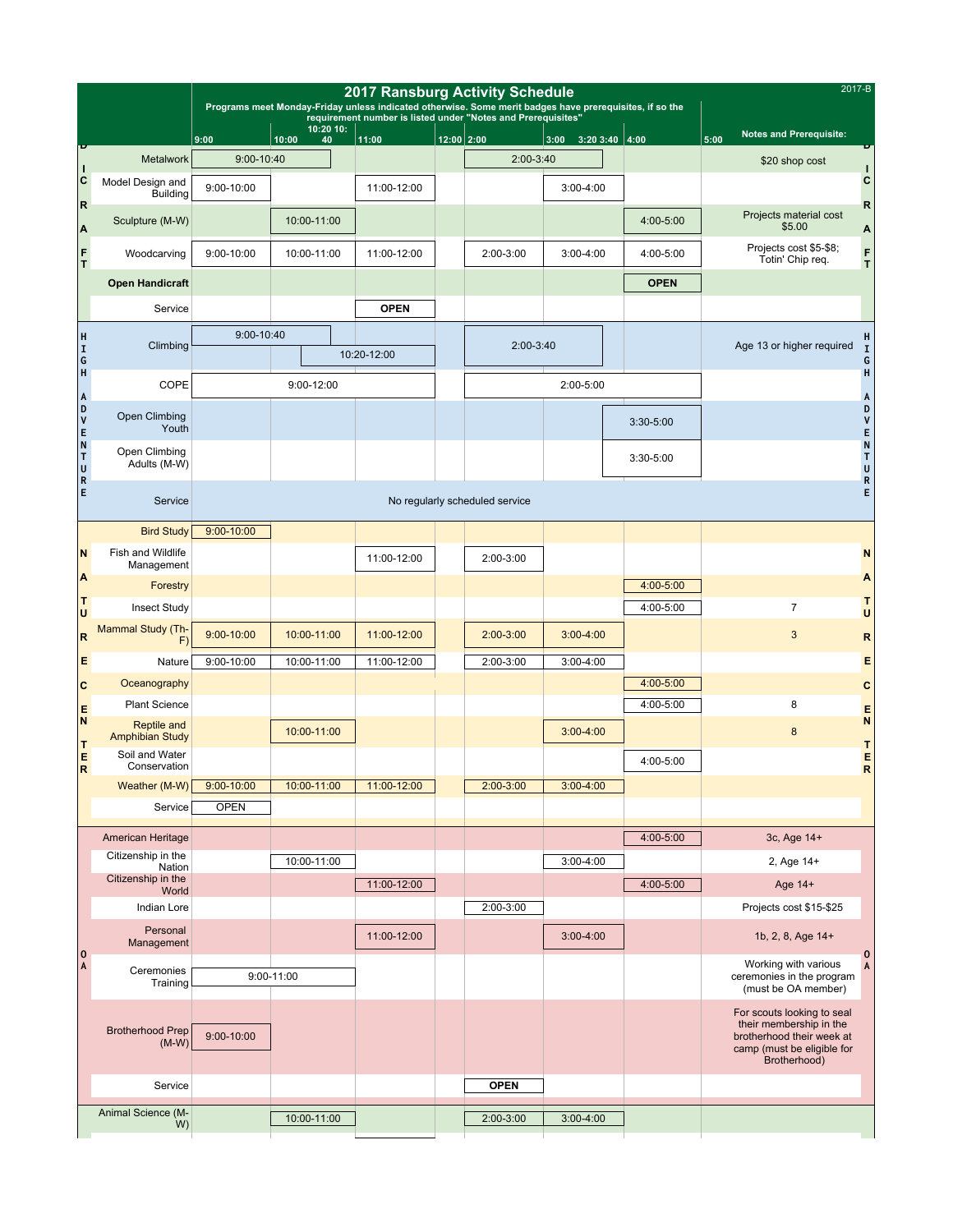|                                                        |                                        |                | <b>2017 Ransburg Activity Schedule</b> |                      |                                                                                                                                                                         | 2017-B                 |                                       |                             |             |                         |                                                                     |                         |                   |
|--------------------------------------------------------|----------------------------------------|----------------|----------------------------------------|----------------------|-------------------------------------------------------------------------------------------------------------------------------------------------------------------------|------------------------|---------------------------------------|-----------------------------|-------------|-------------------------|---------------------------------------------------------------------|-------------------------|-------------------|
|                                                        |                                        |                | 10:20 10:                              |                      | Programs meet Monday-Friday unless indicated otherwise. Some merit badges have prerequisites, if so the<br>requirement number is listed under "Notes and Prerequisites" |                        |                                       |                             |             |                         |                                                                     |                         |                   |
|                                                        | Dog Care (Th-F)                        | 9:00           | 10:00<br>40                            | 11:00<br>11:00-12:00 | $12:00$ 2:00                                                                                                                                                            |                        |                                       | $3:00$ $3:20$ $3:40$ $4:00$ |             | 5:00                    | <b>Notes and Prerequisite:</b>                                      |                         |                   |
|                                                        | <b>Farm Mechanics</b><br>$(M-W)$       |                |                                        | 11:00-12:00          |                                                                                                                                                                         |                        |                                       |                             |             |                         | 5                                                                   |                         |                   |
| R<br>A<br>$\overline{\mathsf{N}}$<br>$\mathsf{c}$<br>H |                                        |                | 9:00-11:00                             |                      |                                                                                                                                                                         |                        |                                       |                             |             |                         |                                                                     | R<br>A                  |                   |
|                                                        | Horsemanship                           |                | 10:00-12:00                            |                      |                                                                                                                                                                         |                        |                                       |                             |             |                         | \$20 fee, age 13+, long<br>pants                                    | N<br>$\mathsf{c}$       |                   |
|                                                        | <b>Veterinary Medicine</b><br>$(Th-F)$ |                | 10:00-11:00                            |                      |                                                                                                                                                                         | 2:00-3:00              |                                       | $3:00 - 4:00$               |             |                         | 6                                                                   | H                       |                   |
|                                                        | Wrangler                               |                |                                        |                      |                                                                                                                                                                         | 2:00-3:00              |                                       |                             |             | \$20 fee, age 13+, long |                                                                     |                         |                   |
|                                                        | <b>Trail Rides</b>                     |                |                                        |                      |                                                                                                                                                                         |                        |                                       | $3:00 - 4:00$               | 4:00-5:00   |                         | pants, Horsemanship MB<br>\$10 fee, sign up in Trading<br>Post      |                         |                   |
|                                                        | Service                                |                |                                        |                      |                                                                                                                                                                         |                        |                                       | <b>OPEN</b>                 |             |                         |                                                                     |                         |                   |
|                                                        | Camping                                | $9:00 - 10:00$ | 10:00-11:00                            |                      |                                                                                                                                                                         | 2:00-3:00              |                                       | $3:00 - 4:00$               |             |                         | 4b, 5e, 7b, 9abc                                                    |                         |                   |
| $\frac{s}{c}$                                          | Cooking                                |                | 10:00-12:00                            |                      |                                                                                                                                                                         |                        | $2:00 - 4:00$                         |                             |             |                         | \$20 fee                                                            | s<br>C                  |                   |
| O                                                      | Emergency<br>Preparedness              | $9:00 - 10:00$ |                                        | 11:00-12:00          |                                                                                                                                                                         | 2:00-3:00              |                                       |                             | 4:00-5:00   |                         | First Aid MB, 2c, 8b                                                | O                       |                   |
| IJ                                                     | <b>First Aid</b>                       | 9:00-10:00     | 10:00-11:00                            | 11:00-12:00          |                                                                                                                                                                         | 2:00-3:00              |                                       | $3:00 - 4:00$               |             |                         | 2d                                                                  | U                       |                   |
| τ<br>C                                                 | Pioneering                             |                |                                        | 11:00-12:00          |                                                                                                                                                                         | 2:00-3:00              |                                       |                             | 4:00-5:00   |                         |                                                                     | т<br>C                  |                   |
| $\overline{\mathsf{R}}$                                | Search and Rescue                      | 9:00-10:00     |                                        | 11:00-12:00          |                                                                                                                                                                         |                        |                                       |                             | 4:00-5:00   |                         |                                                                     | $\mathbf R$             |                   |
| A                                                      | Signs, Signals, and<br>Codes           |                | 10:00-11:00                            |                      |                                                                                                                                                                         |                        |                                       | $3:00 - 4:00$               |             |                         |                                                                     | Α                       |                   |
| F<br>T                                                 | <b>Wilderness Survival</b>             | 9:00-10:00     | 10:00-11:00                            |                      |                                                                                                                                                                         |                        |                                       | $3:00-4:00$                 | 4:00-5:00   |                         |                                                                     | F<br>T.                 |                   |
|                                                        | Service                                |                |                                        |                      |                                                                                                                                                                         |                        |                                       |                             | <b>OPEN</b> |                         |                                                                     |                         |                   |
| $\overline{O}$                                         |                                        |                | $9:00 - 11:00$                         |                      |                                                                                                                                                                         |                        | Practice<br><b>OPEN</b><br>(Optional) |                             |             |                         |                                                                     | $\circ$                 |                   |
| O                                                      | Archery                                |                | 10:00-12:00                            |                      |                                                                                                                                                                         |                        |                                       |                             |             |                         |                                                                     | o                       |                   |
| π<br>п                                                 |                                        |                | 9:00-11:00                             |                      |                                                                                                                                                                         |                        | Practice<br><b>OPEN</b><br>(Optional) |                             |             | \$12 range fee          |                                                                     | Τ<br>Т                  |                   |
| N<br>G                                                 | <b>Rifle Shooting</b>                  |                | 10:00-12:00                            |                      |                                                                                                                                                                         |                        |                                       |                             |             |                         |                                                                     | N<br>G                  |                   |
|                                                        |                                        |                | $9:00 - 11:00$                         |                      |                                                                                                                                                                         |                        |                                       |                             |             |                         |                                                                     |                         |                   |
| $\frac{S}{P}$<br>$\overline{O}$                        | <b>Shotqun Shooting</b>                |                | 10:00-12:00                            |                      |                                                                                                                                                                         | Practice<br>(Optional) |                                       |                             |             | \$20 range fee, age 13+ |                                                                     | S<br>P<br>O             |                   |
| R<br>I                                                 | Service                                |                |                                        |                      | No Regularly Scheduled Service                                                                                                                                          |                        |                                       |                             |             |                         |                                                                     |                         | $\mathsf R$<br>I. |
|                                                        | Athletics(M-W)                         | $9:00 - 10:00$ | 10:00-11:00                            | 11:00-12:00          |                                                                                                                                                                         |                        |                                       |                             |             |                         | 3,6b                                                                |                         |                   |
|                                                        | Geocaching                             |                | 10:00-11:00                            | 11:00-12:00          |                                                                                                                                                                         |                        |                                       |                             |             |                         |                                                                     |                         |                   |
| S<br>P                                                 | Orienteering                           | $9:00 - 10:00$ |                                        |                      |                                                                                                                                                                         | 2:00-3:00              |                                       |                             |             |                         | \$3 map required -<br>purchase at trading post;<br>10               | S<br>P                  |                   |
| $ 0\rangle$<br>$\overline{\mathsf{R}}$                 | Personal Fitness(M-<br>W)              | $9:00 - 10:00$ | 10:00-11:00                            | 11:00-12:00          |                                                                                                                                                                         | 2:00-3:00              |                                       |                             |             |                         | 1b, 7, 8                                                            | $\circ$<br>$\mathsf{R}$ |                   |
| T                                                      | Sports(Th-F)                           | $9:00 - 10:00$ | 10:00-11:00                            | 11:00-12:00          |                                                                                                                                                                         | 2:00-3:00              |                                       |                             |             |                         | 4,5                                                                 | T                       |                   |
| S                                                      | <b>Mountain Biking</b>                 |                |                                        |                      |                                                                                                                                                                         |                        |                                       | <b>OPEN</b>                 | <b>OPEN</b> |                         | No sign-up required, age<br>$13+$ , $5+$ ft., starts on the<br>hour | S                       |                   |
|                                                        | <b>OPEN Sports</b>                     |                |                                        |                      |                                                                                                                                                                         |                        |                                       | <b>OPEN</b>                 | <b>OPEN</b> |                         | No sign-up required                                                 |                         |                   |
|                                                        | Service                                |                | 10:00-11:00                            |                      |                                                                                                                                                                         |                        |                                       |                             |             |                         |                                                                     |                         |                   |
|                                                        | Archaeology                            |                |                                        |                      |                                                                                                                                                                         | 2:00-3:00              |                                       | $3:00-4:00$                 |             |                         | 4c, 5                                                               |                         |                   |
|                                                        | Astronomy                              |                |                                        |                      |                                                                                                                                                                         | 2:00-3:00              |                                       |                             |             |                         | 4c,6, night hikes required                                          |                         |                   |